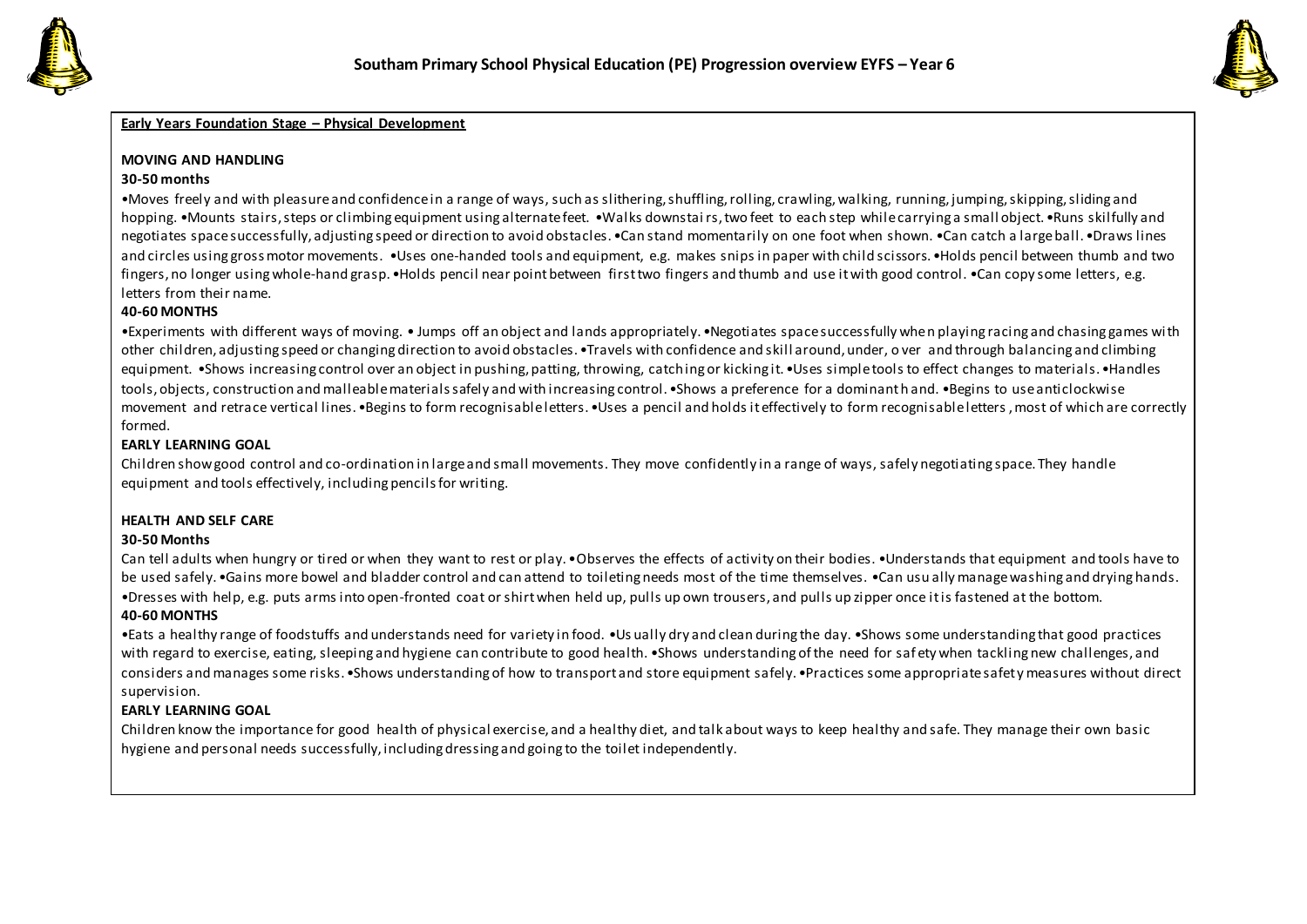



| <b>Skill Focus</b> | Year 1                  | Year <sub>2</sub>   | Year 3               | Year 4                     | Year 5                | Year 6                |
|--------------------|-------------------------|---------------------|----------------------|----------------------------|-----------------------|-----------------------|
| <b>Dance</b>       | I can use movement      | I can use movement  | I can create and     | I can create and           | I can create and      | I can create and      |
|                    | imaginatively,          | imaginatively,      | perform              | perform                    | perform dances        | perform dances        |
|                    | responding to           | responding to       | dances using a range | dances using a range       | using a range of      | using a range of      |
|                    | stimuli, including      | stimuli, including  | of                   | of                         | steps and movement    | steps and movement    |
|                    | music, and              | music, and          | movement patterns,   | movement patterns,         | patterns, including   | patterns, including   |
|                    | performing basic        | performing basic    | including those from | including those from       | those                 | those                 |
|                    | skills.                 | skills.             | different times,     | different times,           | from different times, | from different times, |
|                    | Change the              | Change the          | places               | places                     | places and cultures.  | places and cultures.  |
|                    | speed and direction     | rhythm, speed,      | and cultures.        | and cultures.              | Work with others      | Develop the skill of  |
|                    | of movements.           | level and direction | Change the speed     | Change the rhythm,         | effectively to mirror | cannon and groups     |
|                    | Evaluate own            | of movements.       | and                  | speed, level and           | and match             | working in staggered  |
|                    | performance.            | Evaluate own and    | direction of         | direction of               | movements.            | steps.                |
|                    |                         | others              | movements            | movements                  | Express and           | Work with others      |
|                    |                         | performances.       | in relation to the   | in relation to the         | incorporate           | effectively sharing   |
|                    |                         |                     | tempo                | music                      | feelings and          | ideas                 |
|                    | Spring 1                | Spring 1            | of music and         | and accompaniment.         | emotions              | to create and         |
|                    | I can understand rhythm | I can understand    | accompaniment.       | <b>Expressing feelings</b> | through dance.        | perform a             |
|                    | and beat. Create and    | rhythm and beat.    | Work in pairs        | and                        | Recognise when to     | dance including 16    |
|                    | perform dances          | Create and          | effectively sharing  | emotions through           | change the rhythm,    | steps to a piece of   |
|                    | using 3 simple          | perform dances      | ideas                | dance.                     | speed, level and      | music which conveys   |
|                    | movement patterns.      | using $5$ simple    | to create and        | Work with others           | direction of          | a chosen mood.        |
|                    | Evaluate own and        | movement            | perform a            | effectively sharing        | movements in          | Include changes of    |
|                    | others performances.    | patterns.           | dance including 6    | ideas                      | relation to the       | speed, level and      |
|                    |                         | Evaluate own and    | steps.               | to create and              | tempo, mood and       | direction of          |
|                    |                         | others              |                      | perform a                  | volume of the music.  | movements             |
|                    |                         | performances.       |                      | dance including 8          | Evaluate and          | in relation to the    |
|                    |                         |                     |                      | steps                      | compare               | tempo,                |
|                    |                         |                     |                      | Evaluate and               | own and others        | mood and volume of    |
|                    |                         |                     |                      | compare                    | performances to       | the                   |
|                    |                         |                     |                      | own and others             | demonstrate how to    | music.                |
|                    |                         |                     |                      | performances.              | improve.              | Evaluate and          |
|                    |                         |                     |                      |                            |                       | compare               |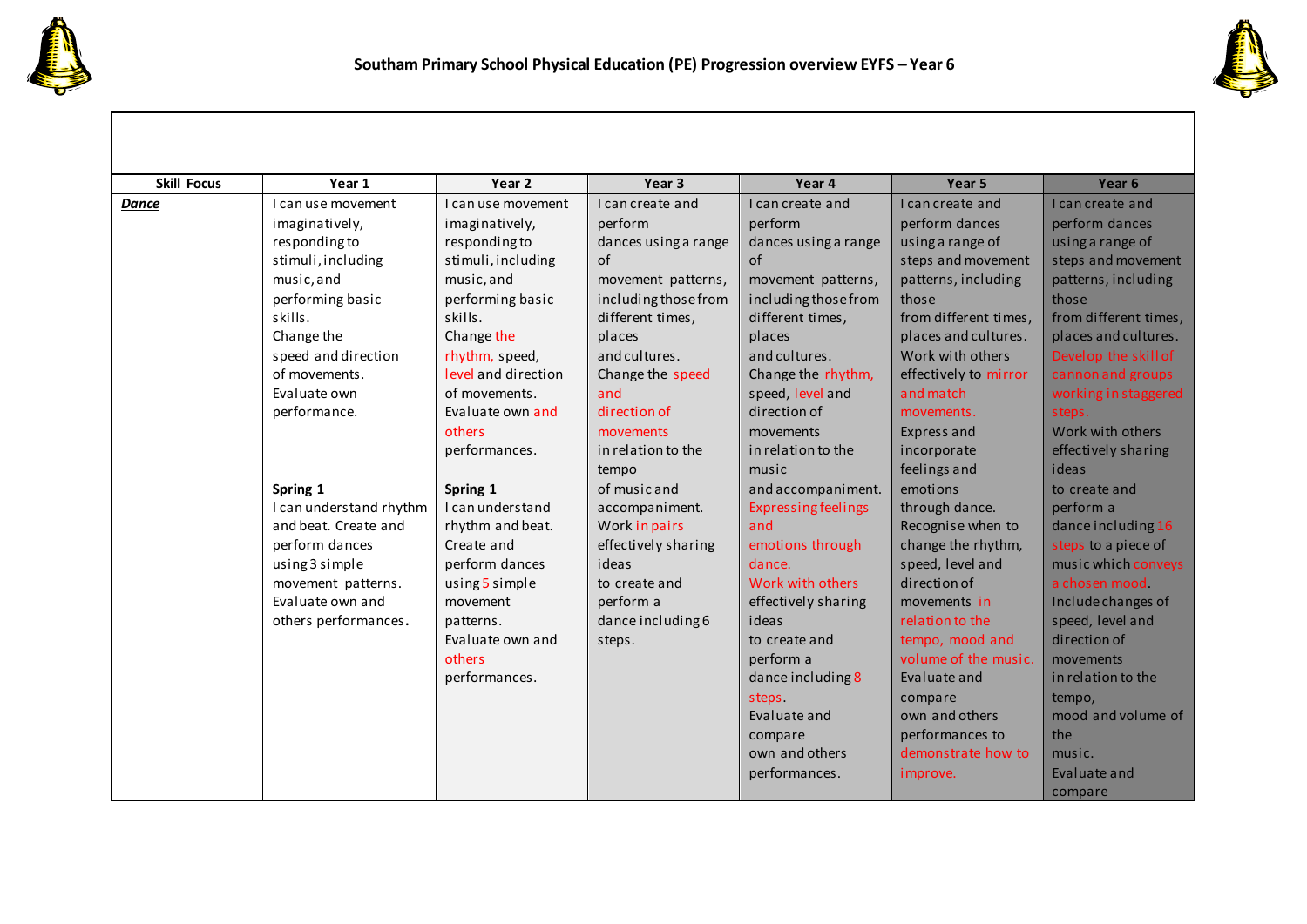



|                   |                                  |                            |                           |                           |                           | own and others            |
|-------------------|----------------------------------|----------------------------|---------------------------|---------------------------|---------------------------|---------------------------|
|                   |                                  |                            |                           |                           |                           | performances              |
|                   |                                  |                            |                           |                           |                           |                           |
|                   | Year 1                           | Year <sub>2</sub>          | Year <sub>3</sub>         | Year 4                    | Year <sub>5</sub>         | Year <sub>6</sub>         |
| <b>Gymnastics</b> | I can use my body to             | I can use my body to       | I can develop flexibility | I can develop flexibility | I can develop flexibility | I can develop flexibility |
|                   | explore ways of                  | explore ways of            | through stretching.       | through stretchingand     | through stretching and    | through stretching and    |
|                   | making a range of                | making a range of          | Balancing weight using    | preparing own warm        | preparing own warm        | preparingown warm         |
|                   | different static shapes          | different                  | hands and feet.           | <b>up</b>                 | up                        | up                        |
|                   | (stright/star/tuck).             | shapes when static and     | Developing actions and    | routines.                 | routines and routines     | routines and routines     |
|                   | <b>Explore different ways of</b> | moving.                    | techniques induding,      | Developing actions and    | for                       | for                       |
|                   | moving                           | Explore different ways     | forward rolls,            | techniques of hand        | others.                   | others.                   |
|                   | (frog/bunny/spider/snake)        | of                         | backwards rolls and       | stand and cartwheel in    | Developing a range of     | Developing a range of     |
|                   | and being able to                | moving and being able      | arabesque balance.        | is olation.               | actions and techniques    | actions and techniques    |
|                   | adapt these movements to         | to                         | Creating and              | Creating and              | and combining them        | incorporating             |
|                   | changing circumstances.          | adapt these                | performing                | performing                | into a 5 part routine on  | apparatus                 |
|                   | Introudce a range of floor       | movements to               | a routine of 6            | a sequenced routine of    | low apparatus.            | and equipment and         |
|                   | and low raised quipment.         | changing                   | sequenced                 | 8                         | Creating and              | combining them into a     |
|                   | Evaluate own                     | circumstances.             | movements using           | movements using           | performing a              |                           |
|                   | performance.                     | Exploring different        | straight,                 | curved                    | sequenced routine of      | part routine.             |
|                   |                                  | ways of                    | clear pathways. Able to   | pathways.                 | 10 movements using        | Use a spring board to     |
|                   |                                  | using and balancing on     | effectively evaluate      | Evaluating and            | curved pathways,          | mount apparatus and       |
|                   |                                  | different types of floor   | own and others'           | comparing own and         | synchronisation and       | perform elevated          |
|                   |                                  | and raised equipment.      | performances.             | others performances.      | symmetry.                 | jumps.                    |
|                   |                                  | Evaluate own and           |                           |                           | Evaluating and            | Evaluating and            |
|                   |                                  | others                     |                           |                           | comparing own and         | comparing own and         |
|                   |                                  | performance.               |                           |                           | others performances       | others performances       |
|                   |                                  |                            |                           |                           |                           | and demonstrating         |
|                   |                                  |                            |                           |                           |                           | how to improve.           |
|                   |                                  |                            |                           |                           |                           |                           |
|                   | Summer 1:                        | Summer 1:                  |                           |                           |                           |                           |
|                   | Gymnastics: I can learn          | Gymnastics: I can          |                           |                           |                           |                           |
|                   | tobalance on large               | develop jumps from         |                           |                           |                           |                           |
|                   | bodyparts. (dish and arch)       | year 1. Learn basic        |                           |                           |                           |                           |
|                   | Learn shape movements            | rolls (log roll, egg roll, |                           |                           |                           |                           |
|                   | as a jump - straight, tuck,      | teddyroll). Create and     |                           |                           |                           |                           |
|                   | star. Create and perform         | perform a sequence of      |                           |                           |                           |                           |
|                   | asequence of 4 basic             | 6 basic movements.         |                           |                           |                           |                           |
|                   | movements. Evaluate              | Evaluate own and           |                           |                           |                           |                           |
|                   | ownperformance.                  | others performance.        |                           |                           |                           |                           |
|                   |                                  |                            |                           |                           |                           |                           |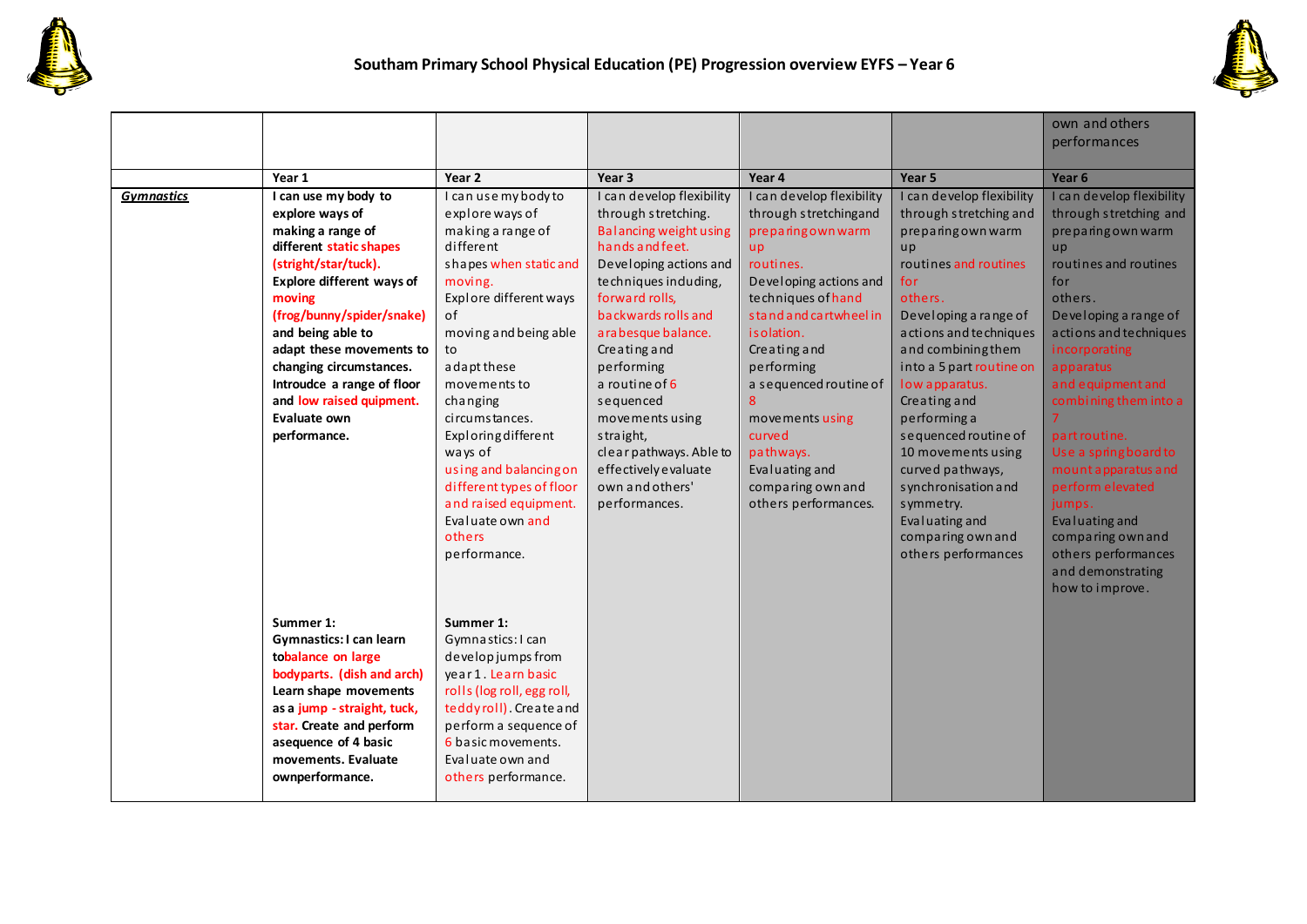



|              | Year 1                                                                                                                                                                                         | Year <sub>2</sub>                                                                                                                                                                                                             |
|--------------|------------------------------------------------------------------------------------------------------------------------------------------------------------------------------------------------|-------------------------------------------------------------------------------------------------------------------------------------------------------------------------------------------------------------------------------|
| <b>Games</b> | I can develop sending and                                                                                                                                                                      | I can develop sending and                                                                                                                                                                                                     |
|              | aiming skills using targets and a range of large equipment. Develop                                                                                                                            | aiming skills using targets and a range of different sized equipment. Develop                                                                                                                                                 |
|              | passing and receiving skills using hands and feet. Develop ball                                                                                                                                | passing and receiving skills using hands and feet. Develop ball manipulation skills                                                                                                                                           |
|              | manipulation skills using hands and feet, avoiding obstacles.                                                                                                                                  | using hands and feet, avoiding obstacles, changing direction and speed.                                                                                                                                                       |
|              | Summer 2:<br>I can participate in pair activities. Competing to score. Applying basic<br>tactics and learning to take turns. Developing an understanding of fair<br>play and<br>sportsmanship. | Summer 2:<br>I can participate in mini team games (3/4 pupils). Competing to<br>score. Applying basic tactics including principles of attacking and defending.<br>Developing an understanding of fair play and sportsmanship. |

| <b>Invasion</b> | Year 3                                                                                                                                                                                                                                                                                                                                                                                                                           | Year 4                                                                                                                                                                                                                                                                                                                                                                                                                                             | Year 5                                                                                                                                                                                                                                                                                                                                                                                                                                                                  | Year 6                                                                                                                                                                                                                                                                                                                                                                                                                                             |
|-----------------|----------------------------------------------------------------------------------------------------------------------------------------------------------------------------------------------------------------------------------------------------------------------------------------------------------------------------------------------------------------------------------------------------------------------------------|----------------------------------------------------------------------------------------------------------------------------------------------------------------------------------------------------------------------------------------------------------------------------------------------------------------------------------------------------------------------------------------------------------------------------------------------------|-------------------------------------------------------------------------------------------------------------------------------------------------------------------------------------------------------------------------------------------------------------------------------------------------------------------------------------------------------------------------------------------------------------------------------------------------------------------------|----------------------------------------------------------------------------------------------------------------------------------------------------------------------------------------------------------------------------------------------------------------------------------------------------------------------------------------------------------------------------------------------------------------------------------------------------|
| Games           |                                                                                                                                                                                                                                                                                                                                                                                                                                  |                                                                                                                                                                                                                                                                                                                                                                                                                                                    |                                                                                                                                                                                                                                                                                                                                                                                                                                                                         |                                                                                                                                                                                                                                                                                                                                                                                                                                                    |
|                 | I can develop a range of key<br>techniques in isolation including,<br>passing and receiving, shooting,<br>dribbling and marking/guarding.<br>Apply techniques in combination to<br>game related activities. Participate in<br>competitive mini team games<br>applying basic attacking and<br>defending principles. Develop a basic<br>understanding of game rules.<br>Develop an understanding of fair play<br>and sportsmanship | I can develop key techniques in<br>isolation such as passing and<br>receiving, dribbling, shooting and<br>tackling, marking/guarding. Apply<br>and combine techniques to game<br>related activities. Develop an<br>understanding of tactics, positions<br>and responsibilities within a team.<br>Compete in small sided team games<br>applying the principles of attacking<br>and defending. Demonstrate aspects<br>of fair play and sportsmanship | I can develop a range of key<br>techniques in isolation including,<br>passing and receiving, shooting,<br>intercepting, guarding/marking<br>and creating space. Combine and<br>apply techniques in combination<br>and compete in game related<br>activities. Select and apply tactics<br>and strategies to compete in small<br>sided games whilst incorporating<br>the principles of attacking and<br>defending. Demonstrate aspects of<br>fair play and sportsmanship. | I can develop a range of key<br>techniques in isolation including,<br>passing and receiving, shooting,<br>control, intercepting,<br>guarding/marking and creating<br>space. Combine and apply<br>techniques in combination and<br>compete in game related activities.<br>Select and apply tactics and<br>strategies to compete in small sided<br>games whilstincorporating the<br>principles of attacking and<br>defending. Demonstrate aspects of |
|                 |                                                                                                                                                                                                                                                                                                                                                                                                                                  |                                                                                                                                                                                                                                                                                                                                                                                                                                                    |                                                                                                                                                                                                                                                                                                                                                                                                                                                                         | fair play and sportsmanship.                                                                                                                                                                                                                                                                                                                                                                                                                       |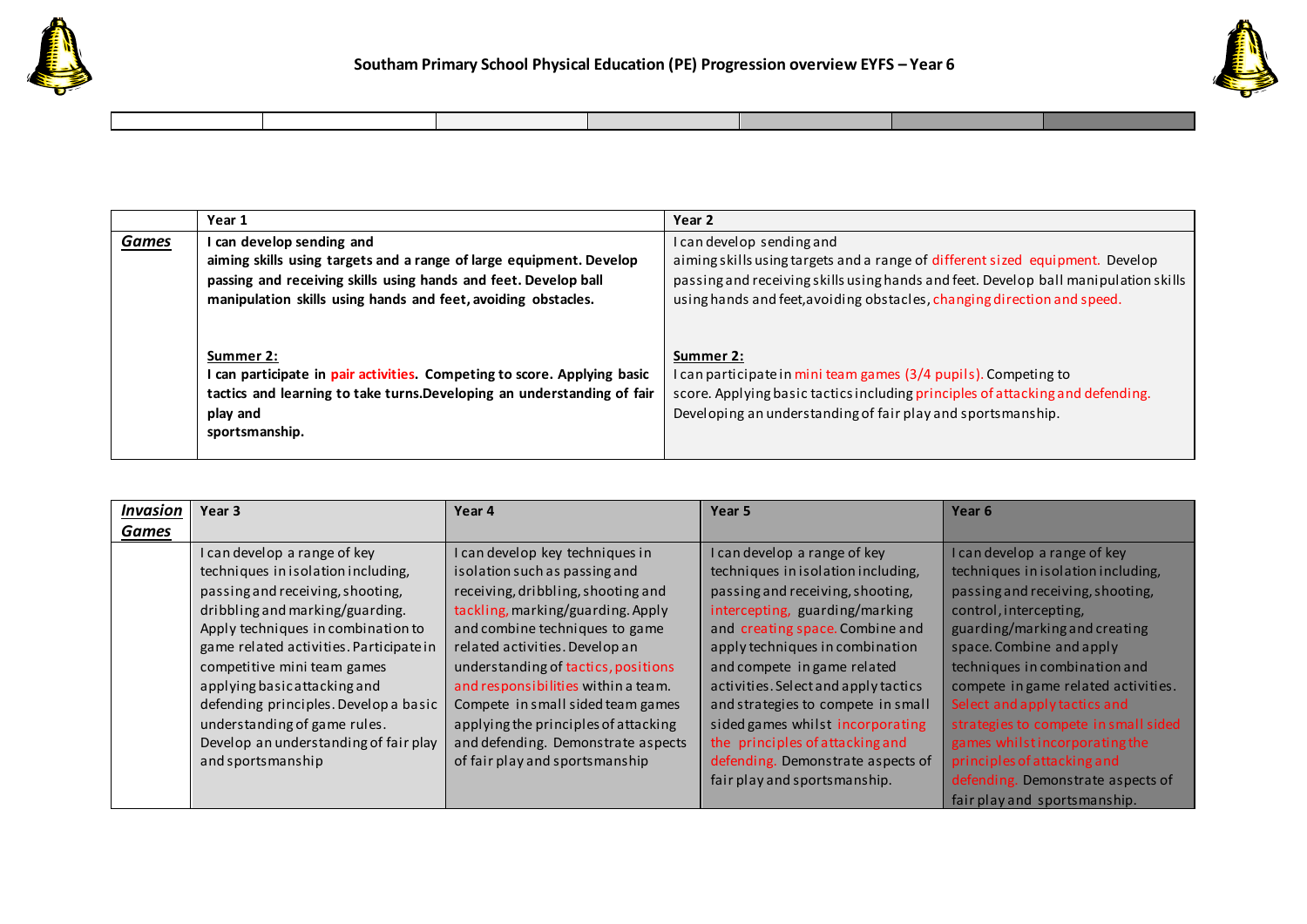



|                     | Year 3                              | Year 4                            | Year 5                             | Year 6                            |
|---------------------|-------------------------------------|-----------------------------------|------------------------------------|-----------------------------------|
| <b>Net and Wall</b> | I can develop how to hold a racquet | I can develop hitting and         | I can develop a range of shot      | I can develop a range of shot     |
|                     | using the correct grip. Develop     | returning a moving ball applying  | techniques including, forehand,    | techniques including, forehand,   |
|                     | hitting a ball using a racquet      | control and                       | backhand, and serve.               | backhand, volley and serve,       |
|                     | individually in isolation. Develop  | accuracy. Develop a forehand      | Develop a range of footwork        | Develop a range of footwork       |
|                     | hitting a ball towards a target     | shot technique. Develop a         | movement patterns. Develop         | movement patterns and select      |
|                     | applying control and accuracy.      | backhand shot technique.          | keeping a ball in play by          | and apply appropriately in        |
|                     | Develop the technique of a          | Applying both back hand and       | performing a rally of minimum of   | relation to the direction, flight |
|                     | forehand shot. Develop keeping a    | forehand shots in combination to  | 8 shots. Apply a range of shot     | and speed of a moving ball.       |
|                     | ball in play and performing a basic | keep the ball in play and perform | techniques to rally's. Demonstrate | Develop keeping a ball in play by |
|                     | rally of 6 shots                    | a rally of a minimum of 10 shots. | aspects of fair play and           | performing a rally of minimum of  |
|                     |                                     | Develop and apply simple          | sportsmanship                      | 10 shots. Apply a range of shot   |
|                     |                                     | footwork patterns.                |                                    | techniques to rally's.            |
|                     |                                     |                                   |                                    |                                   |
|                     |                                     |                                   |                                    |                                   |
|                     |                                     |                                   |                                    |                                   |
|                     |                                     |                                   |                                    |                                   |
|                     |                                     |                                   |                                    |                                   |

|                  | Year 3                              | Year 4                            | Year 5                                | Year 6                                |
|------------------|-------------------------------------|-----------------------------------|---------------------------------------|---------------------------------------|
| <b>Athletics</b> | I can develop basic running         | can develop a range of running    | I can develop a range of running      | I can develop a range of running      |
|                  | techniques. Develop techniques      | techniques and demonstrate an     | techniques focusing on different      | techniques focusing on different      |
|                  | for throwing for distance. Develop  | understanding of short and long   | stages of the race e.g start, middle, | stages of the race e.g start, middle, |
|                  | basic strategies and techniques for | distance running. Develop a range | end. Develop an understanding         | end. Develop an understanding         |
|                  | competing in relay races. Develop   | of throwing techniques Develop    | and strategies for competing in       | and                                   |
|                  | a range of jumping techniques (1-   | simple strategies to compete in a | short and long distance running       | strategies for competing in short     |
|                  | $1, 2-1, 2-2-$ , 1-2).              | relay race over a distance of 80  | races. Develop a range of             | and long distance running races.      |
|                  |                                     | meters. Develop techniques for    | techniques for jumping for            | Develop a range of techniques for     |
|                  |                                     | jumping for distance e.g long     | height. Develop simple strategies     | competing in different                |
|                  |                                     | jump.                             | to compete in a relay                 | jumping events e.glong jump, high     |
|                  |                                     |                                   | race over a distance of 100 meters.   | jump etc Develop simple strategies    |